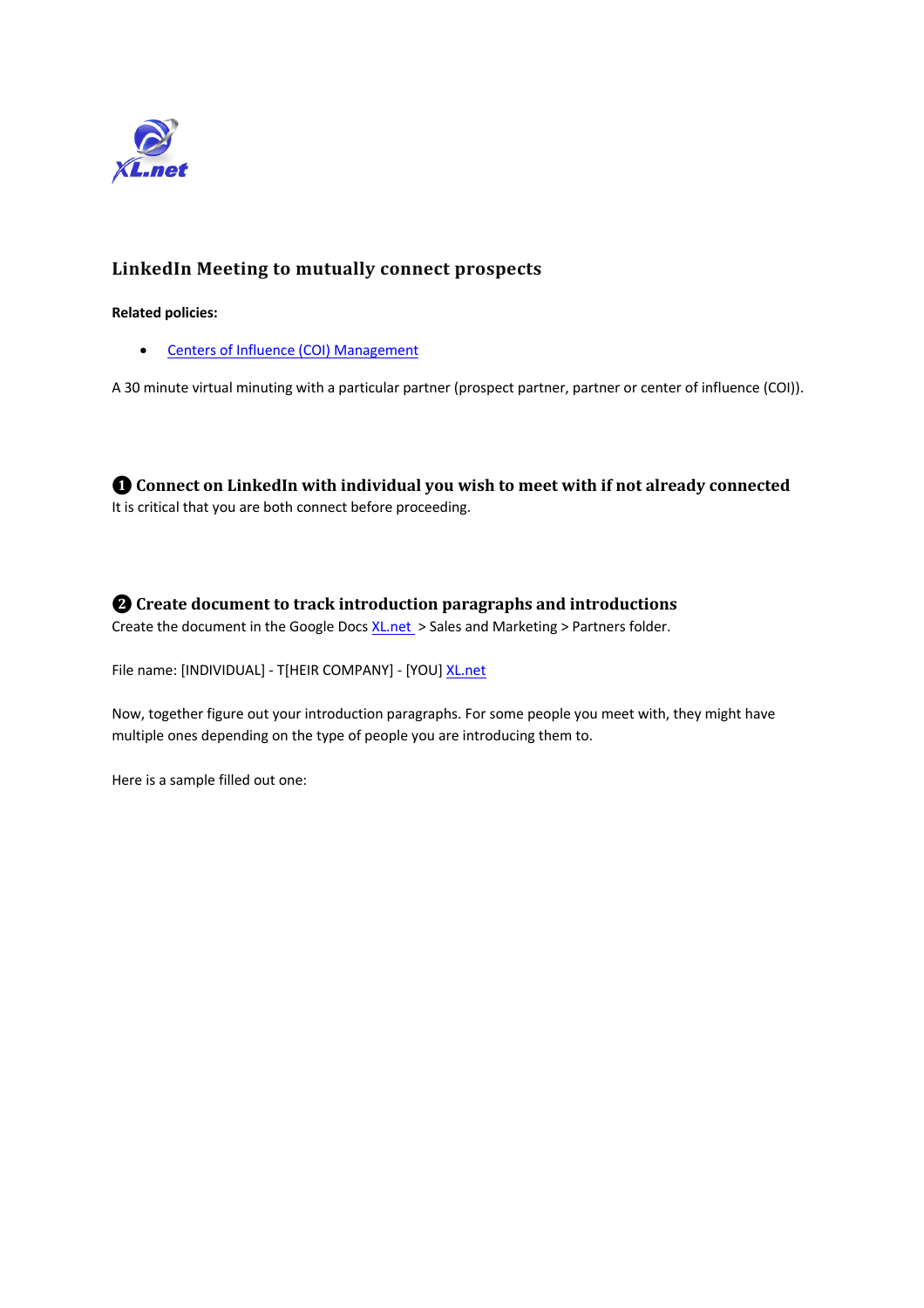Gary Breden - Insperity --- Adam Radulovic XL.net Intros  $\dot{\mathbb{R}} \boxtimes \mathbb{C}$ File Edit View Insert Format Tools Add-ons Help Lastedit was 4 days ago

| Normal text -<br>Arial<br>100% | ∞ 핀 □▼ <mark>드</mark> 든 큰 듣 │ 年 │ ☆ ㅌ ▼ ㅌ ▼ ㅌ 뎓 │ X                                                                                                                                                                                                                                                                                                                                                                                                                                                                                                                                                                                                                                                                                                                                 |
|--------------------------------|-------------------------------------------------------------------------------------------------------------------------------------------------------------------------------------------------------------------------------------------------------------------------------------------------------------------------------------------------------------------------------------------------------------------------------------------------------------------------------------------------------------------------------------------------------------------------------------------------------------------------------------------------------------------------------------------------------------------------------------------------------------------------------------|
|                                | Intro for Adam to use:<br>I thought it might be beneficial to intro you both. Adam is the founder of XL.net - an outsourced<br>IT firm in Chicago. He is constantly looking to appropriately connect owners, presidents,<br>companies in his network in order to help them grow their business.<br>Taking a meeting with him will be a positive step. Best of luck to you both!<br>Intro for Gary to use:<br>I thought it might be beneficial to intro you both. Gary has been working with small / medium<br>businesses in Chicago land for 22 years. He is constantly looking to appropriately connect<br>owners, presidents, companies in his network in order to help them grow their business.<br>Taking a meeting with him will be a positive step. Best of luck to you both! |
|                                | Adam Requested Complete:<br>Michael Hoag, John Jacobs, Andy Eltzroth, Denis Neville (also knows Bill), Eric<br>Helfand, Brian                                                                                                                                                                                                                                                                                                                                                                                                                                                                                                                                                                                                                                                       |
|                                | Gary Requested Complete:<br>Potential intros by Adam: Uwe Peregi, Joe Rickard, Kevin Masi, Dave Kahl, Zach Ziliak, etc                                                                                                                                                                                                                                                                                                                                                                                                                                                                                                                                                                                                                                                              |

Here is a sample of multiple introduction types: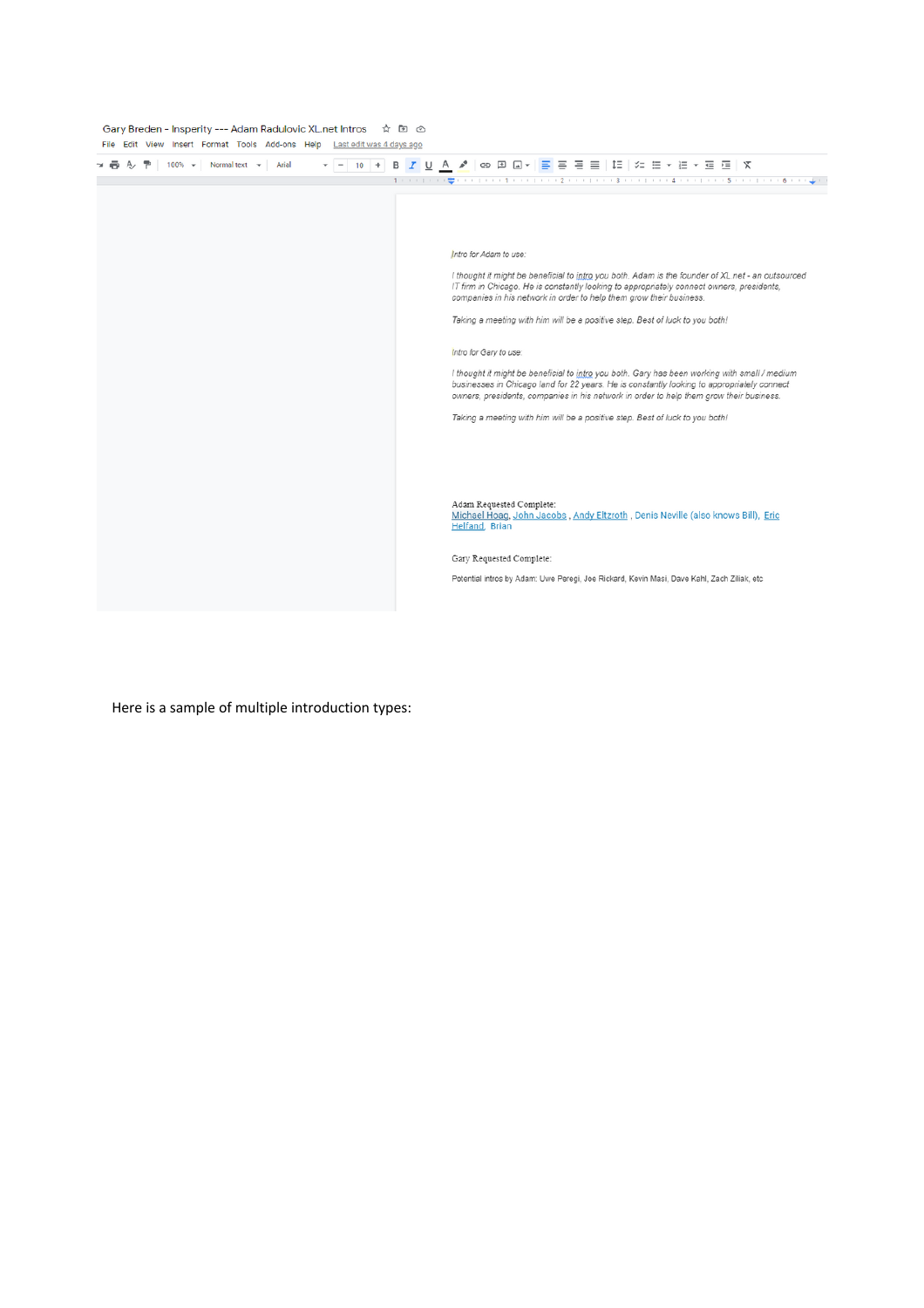Intro for COI's to use with Associations:

I thought it might be beneficial to intro you both. Bill is the founder of SquareStack - a B2B SaaS platform created for small business owners. They work with associations to provide a solution for their members.

Taking a meeting with him will be a positive step. Best of luck to you both!

Intro for COI's to use with Non-Associations:

I thought it might be beneficial to intro you both. Bill is the founder of SquareStack - a B2B SaaS platform created for small business owners. He is constantly looking to appropriately connect owners, presidents, companies in his network in order to help them grow their business.

Taking a meeting with him will be a positive step. Best of luck to you both!

**8** Login to LinkedIn Sales Navigator **LinkedIn Sales Navigator** 

**A** Search the individuals LinkedIn connection for potential referrals starting by selecting search filters

https://www.linkedin.com/sales/search/people?savedSearchId=50504834&searchSessionId=gsMIwEAuSYafDGJGhaXrZw%3D%3D

|                            | in SALES NAVIGATOR Home Account lists Lead lists Smart Links |                                 |                                                            |  | <b>Messaging</b>                                                      | Admin         | <b>Referrals</b>               |
|----------------------------|--------------------------------------------------------------|---------------------------------|------------------------------------------------------------|--|-----------------------------------------------------------------------|---------------|--------------------------------|
|                            |                                                              | Q Search for leads and accounts |                                                            |  |                                                                       | All filters 三 | <b>Saved searches</b>          |
| <b>Lead results</b>        | Account results                                              |                                 |                                                            |  |                                                                       |               | $\Leftrightarrow$ Share search |
| Keywords<br>Enter keywords |                                                              |                                 | 84 RESULTS <b>Example 184</b> RESULTS<br>Matt Hartzman 2nd |  |                                                                       |               |                                |
| <b>Filters</b>             |                                                              | Clear (5)                       | LLC<br>8 years in role and company                         |  | Healthcare Leader and Chief Information Officer at RedMane Technology |               |                                |
| <b>Spotlights</b>          |                                                              | ÷                               | Greater Chicago Area                                       |  |                                                                       |               |                                |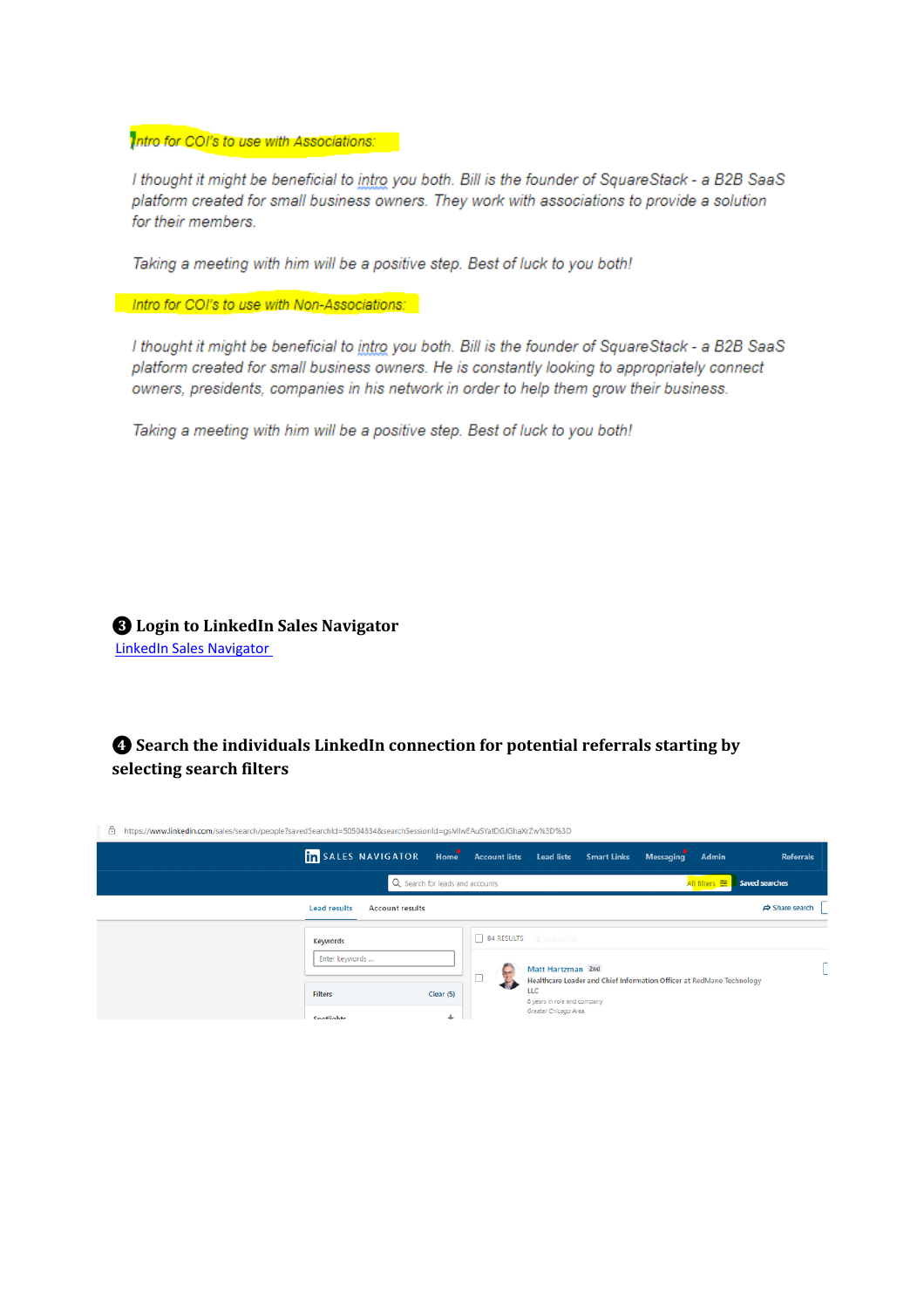# $\bigodot$  Choosing filters and saving search

Select Geography: Greater Chicago Area

Select Relationship: 2nd Degree Connections (this will search through individuals connections you are meeting with, excluding shared connections)

| ● Filter your search                          |                                                              | ×<br>81 results<br>Search           |
|-----------------------------------------------|--------------------------------------------------------------|-------------------------------------|
| <b>Lead filters</b><br><b>Account filters</b> |                                                              |                                     |
| Top filters                                   |                                                              | Apply your sales preferences        |
| <b>Keywords</b>                               | <b>Spotlights</b>                                            | <b>Custom Lists</b>                 |
| Enter keywords                                | + Add spotlight filters                                      | + Select custom list                |
|                                               |                                                              | Within: Accounts $\rho$             |
| <b>Past Lead and Account Activity</b>         | Geography                                                    | Relationship                        |
| + Filter your leads/accounts                  | $+1$ more<br><b>Greater Chicago Area <math>\times</math></b> | 2nd Degree Connections X 2          |
|                                               | Within: Region $\rho$                                        |                                     |
| Industry                                      | <b>School</b>                                                | Profile language                    |
| + Add industries                              | + Schools someone studied at                                 | + Profile languages<br>$\checkmark$ |

Seniority level: CXO, Owner, Partner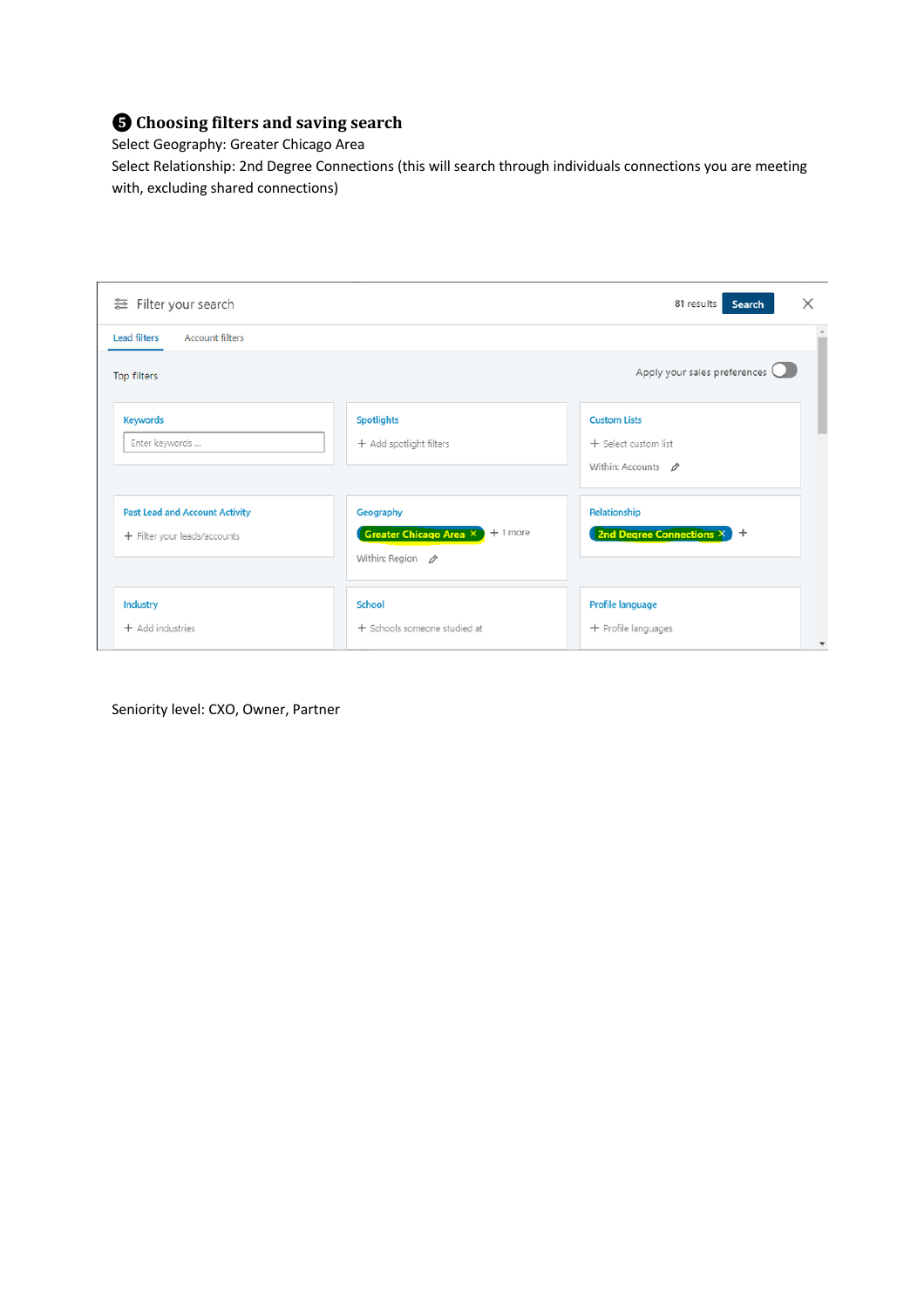|                               | <b>Seniority level</b> | <b>Years</b> in |
|-------------------------------|------------------------|-----------------|
| Included:                     |                        | ← Year          |
| $cxo \times 1$                | Owner ×<br>Partner ×   |                 |
| VP (19)                       |                        |                 |
| Director (22)                 |                        |                 |
| Manager (6)                   |                        |                 |
| Senior (45)                   |                        |                 |
|                               |                        |                 |
| <b>Entry (24)</b><br>Training |                        |                 |

Company headcount: 11-50, 51-200

# Company filters

| Company<br>+ Companies or boolean<br>Within: Current $\oslash$ | Company headcount<br>11-50 $\times$ 51-200 $\times$<br>Self-employed (17)<br>$1-10(95)$<br>201-500 (28)<br>501-1000 (7)<br>1001-5000 (23)<br>5001-10,000 (6)<br>$10,000+ (7)$ |
|----------------------------------------------------------------|-------------------------------------------------------------------------------------------------------------------------------------------------------------------------------|
| Past company<br>+ Add past companies                           |                                                                                                                                                                               |

Connections of: The individual you are current meeting with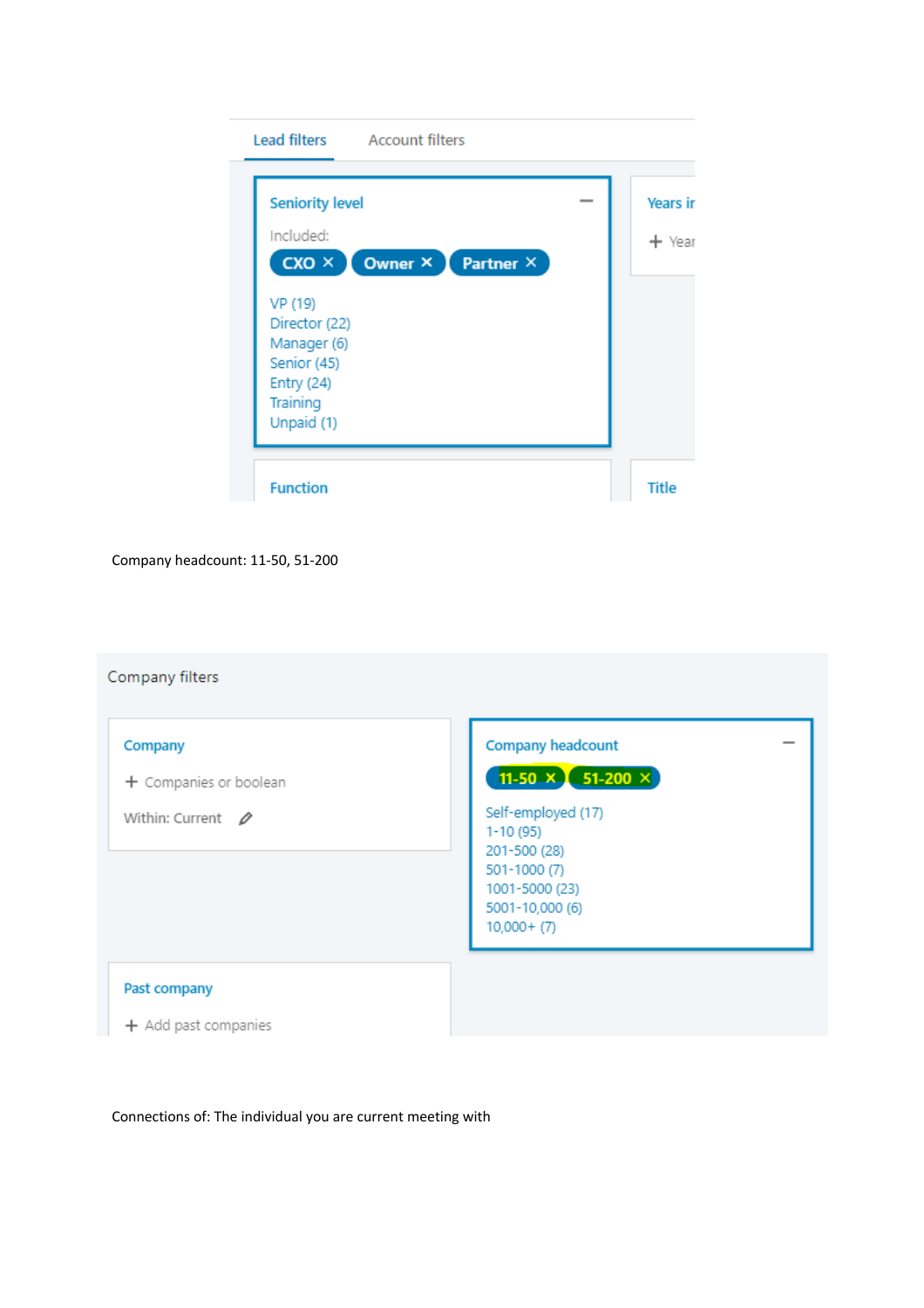| Other filters                                          |                                          |                                           |
|--------------------------------------------------------|------------------------------------------|-------------------------------------------|
| <b>Became a Member</b><br>+ When they joined LinkedIn  | <b>Groups</b><br>+ Find people in groups | Posted content keywords<br>+ Add keywords |
| <b>CRM</b> contacts<br>+ Show contacts synced from CRM |                                          | <b>Connections of</b><br>Justin Breen X + |

# **❻ Click Search**

| 증 Filter your search                          |                                            | X<br>81 results<br><b>Search</b>    |
|-----------------------------------------------|--------------------------------------------|-------------------------------------|
| <b>Account filters</b><br><b>Lead filters</b> |                                            |                                     |
| Top filters                                   |                                            | Apply your sales preferences Q      |
| <b>Keywords</b>                               | <b>Spotlights</b>                          | <b>Custom Lists</b>                 |
| Enter keywords                                | + Add spotlight filters                    | + Select custom list                |
|                                               |                                            | Within: Accounts $\varnothing$      |
| Past Lead and Account Activity                | Geography                                  | Relationship                        |
| + Filter your leads/accounts                  | $+1$ more<br><b>Greater Chicago Area X</b> | 2nd Degree Connections $\times$ $+$ |
|                                               | Within: Region $\rho$                      |                                     |
| Industry                                      | School                                     | Profile language                    |
| + Add industries                              | + Schools someone studied at               | + Profile languages                 |

# $\bullet$  Have you saved this search type?

Understanding the "Connections of" will change with different individuals you meet with, have you saved the search?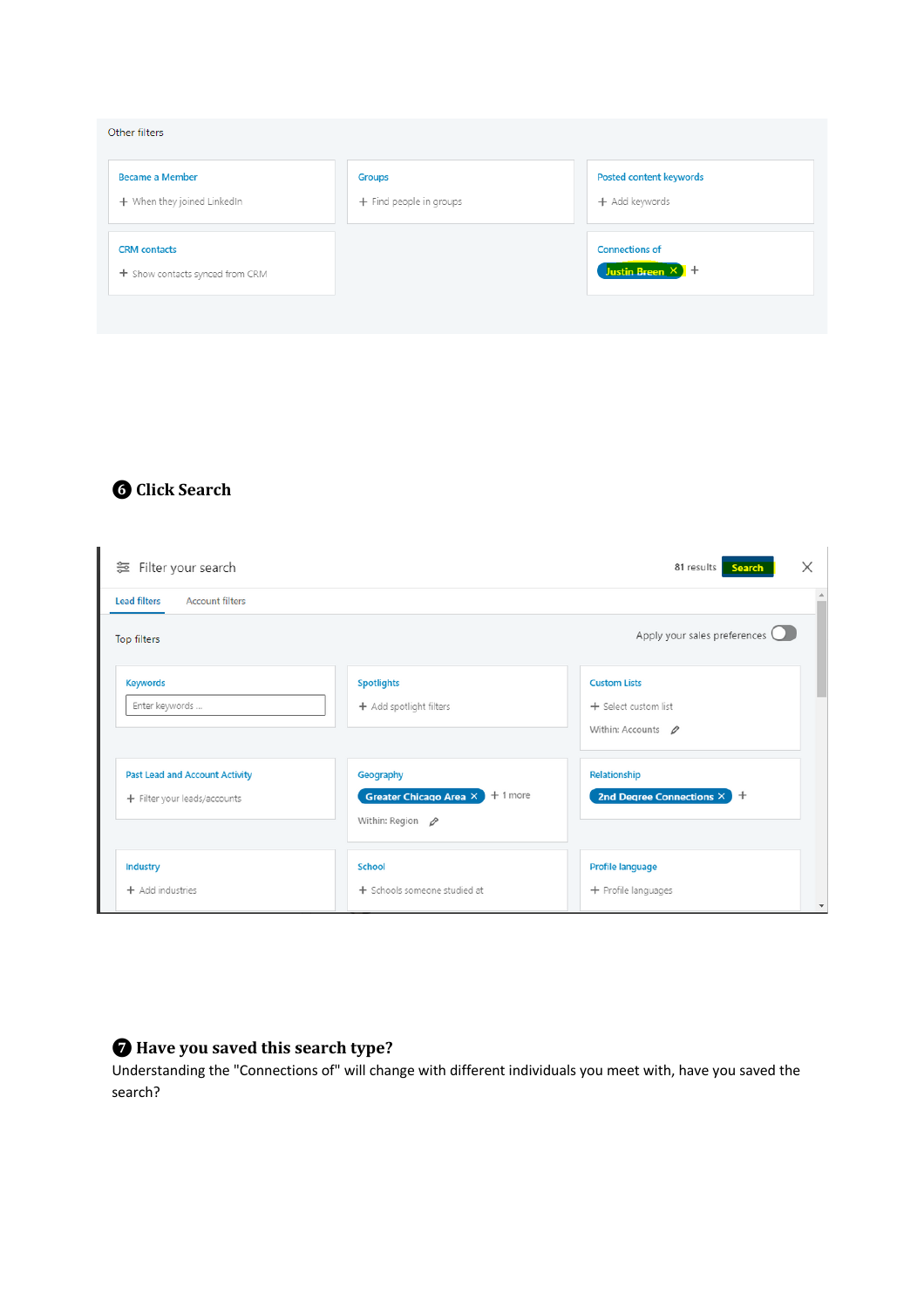### **Answers** No Go to step <sup>8</sup>

Yes Go to step  $\bullet$ 

# **<sup><b>**</sup> Save this search

Click Save search:

| mart Links         | <b>Messaging</b>                                       | <b>Admin</b>  | <b>Referrals</b>               |             |  |
|--------------------|--------------------------------------------------------|---------------|--------------------------------|-------------|--|
|                    |                                                        | All filters 章 | <b>Saved searches</b>          |             |  |
|                    |                                                        |               | $\Leftrightarrow$ Share search | Save search |  |
|                    |                                                        |               |                                |             |  |
| 'nd<br>and company | nd Chief Information Officer at RedMane Technology LLC |               |                                | Save<br>    |  |

Save your lead search by filling in the name "LinkedIn Connecting", Alert frequency of Never and clicking Save search:

| Save your lead search<br>This search will be saved to your saved lead search page |                         |             |
|-----------------------------------------------------------------------------------|-------------------------|-------------|
| Name                                                                              | Alert frequency         | Created on  |
| Linkedin Connecting                                                               | Never <sub>-</sub><br>᠊ | 10/19/2021  |
|                                                                                   | Cancel                  | Save search |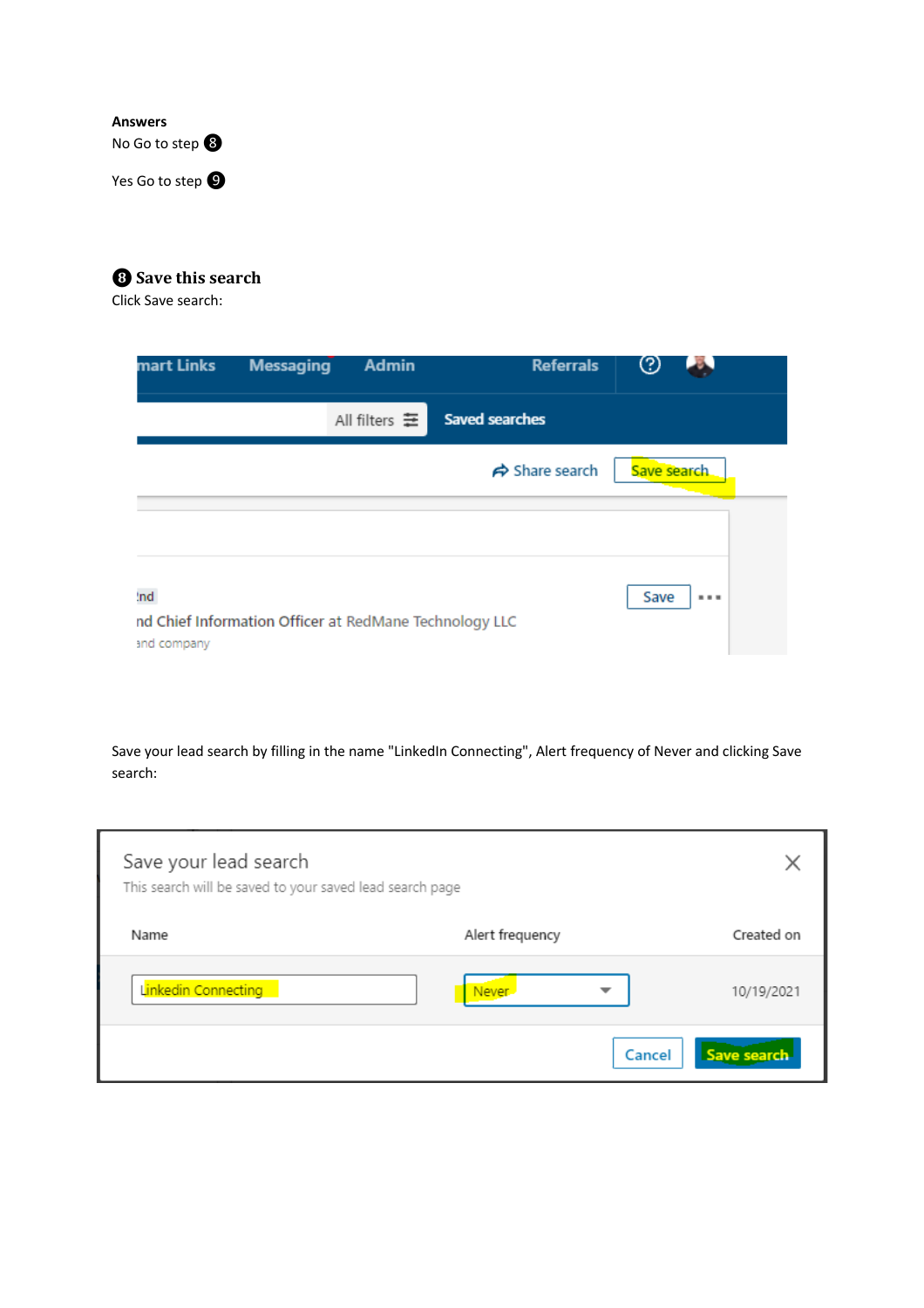## $\bullet$  Mutually identifying qualified and quality introductions

Yourself first look at the title, and then mouse over on the company name to see if it appears the right size and description:



If the title, company size and company description looks qualified, ask the other person if it appears it to be an appropriate introduction and something they know well enough and are comfortable to introduce.

#### **❿ Log selected introductions**

In your document, log the successful introductions in two sections, ones you are offering and the others that you are being requesting to receive: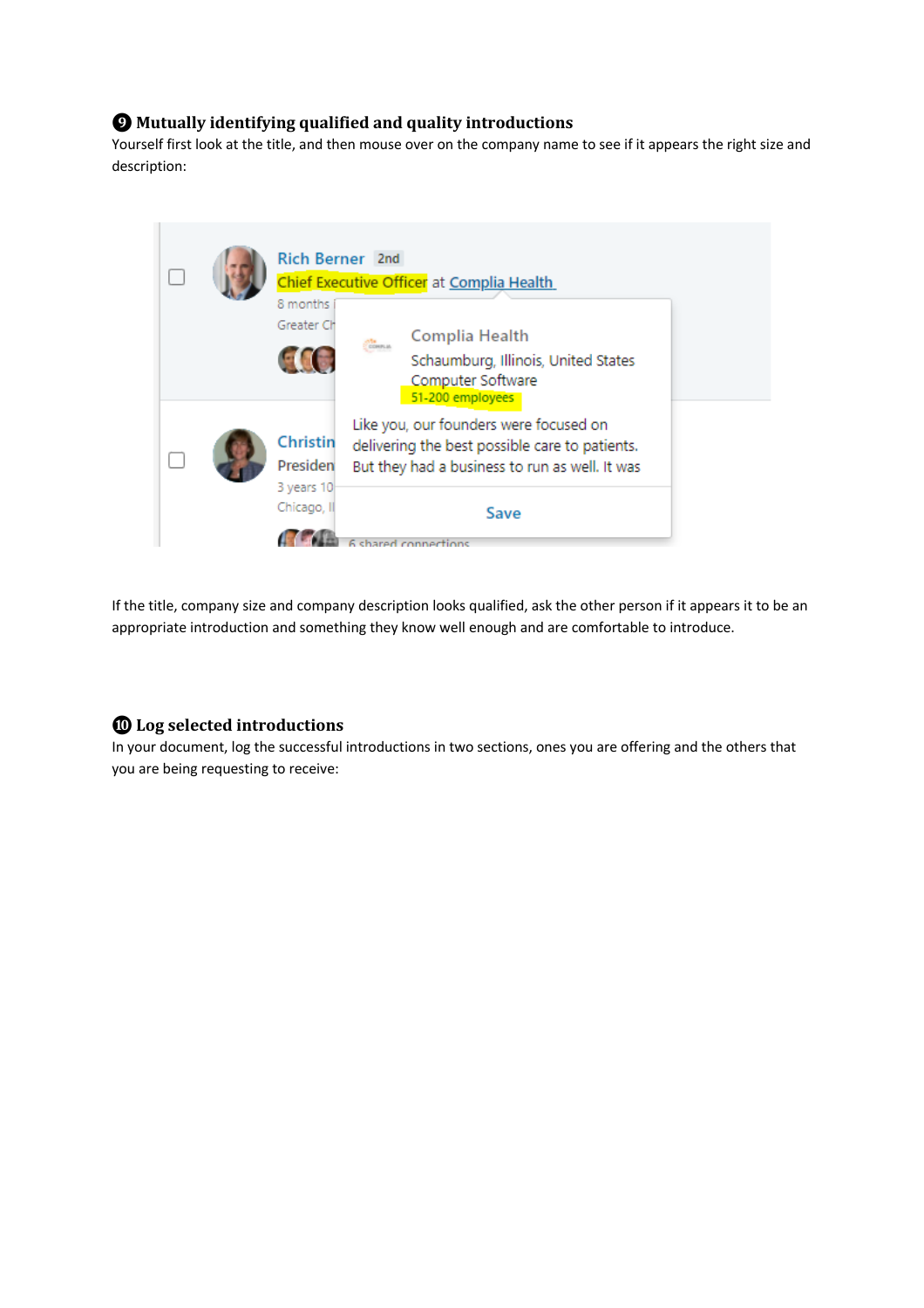Introductions offered: Lana Vukovljak Rose O. - NAAAP -**Mollie Dowling** Stephen Gaither -**Ronald Mark Moen** 

 $\overline{a}$ 

#### Introductions requested:

John R Dallas David Ormesher - 100 (maybe too big) Jim Langhenry John R. Yedinak - Aging Media

#### **<sup>***n***</sup>** Done identifying introductions?

Have you either reviewed all connections, or have a maximum of 5 introductions?

**Answers** No Go to step  $\bullet$ 

Yes Go to step  $\bullet$ 

#### $\Phi$  **Each can open their emails and begin introductions**

One by one, complete each of the requested introductions.

### **<sup>6</sup>** Schedule next linkedin connections meeting

If you have a lot not completed reviewed both of your potential introductions, schedule another meeting 30 days out.

If you have completed at least one of your potential introductions, schedule another meeting at least 180 days in the future, if at all.